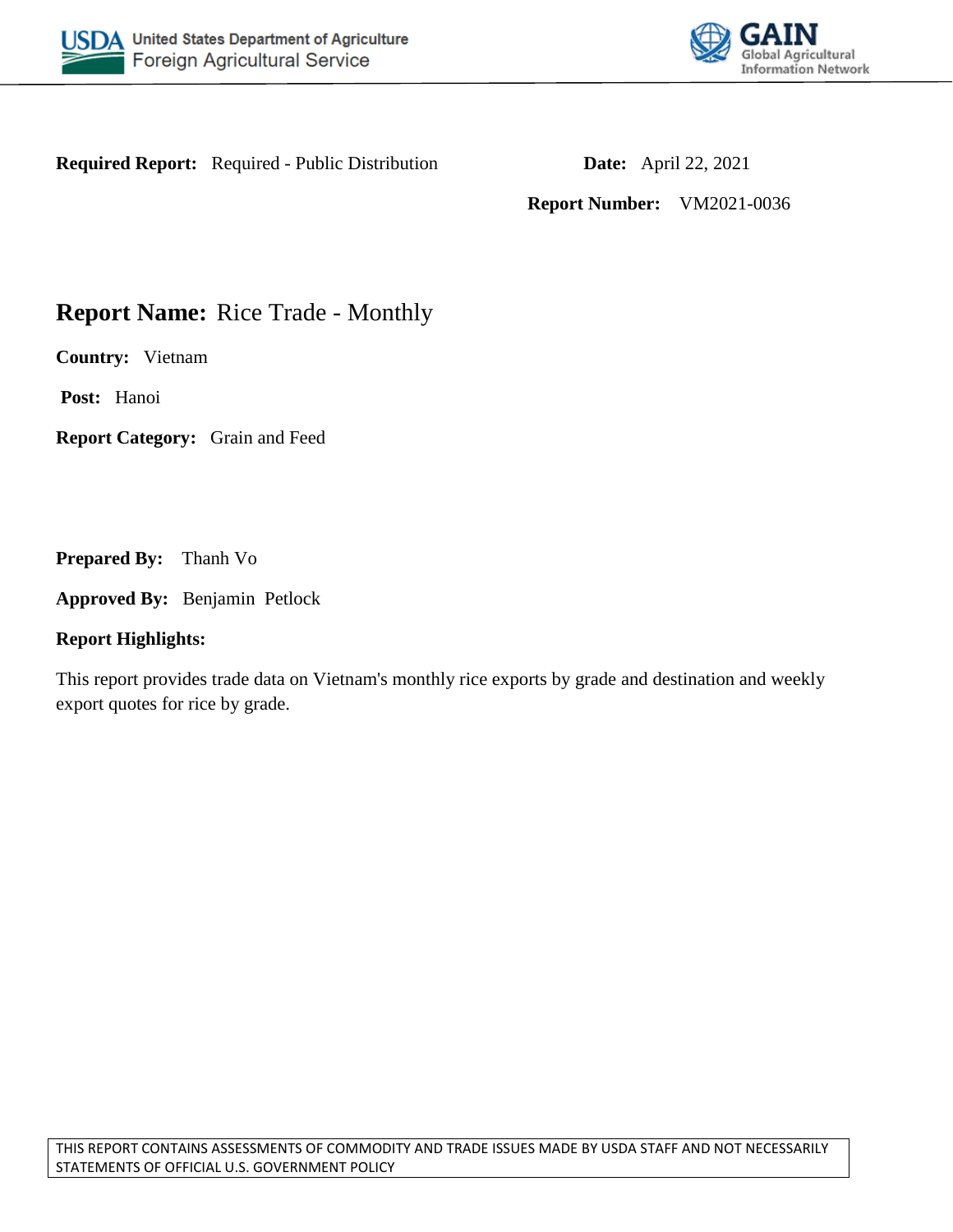#### **Commodities:**

## **Rice, Milled**

| <b>Destination</b> | 5%      | 10%                      | 15%                      | 25%   | 100%                     | <b>Glutinous</b> | <b>Jasmine</b> | <b>Unknown</b> | <b>Total</b> |
|--------------------|---------|--------------------------|--------------------------|-------|--------------------------|------------------|----------------|----------------|--------------|
| <b>ASIA</b>        | 163,222 | 1,371                    | 14,130                   | 2,486 | 4,401                    | 91,486           | 76,939         | 7,185          | 361,220      |
|                    |         |                          |                          |       |                          |                  |                |                |              |
| <b>AFRICA</b>      | 7,270   | ۰                        | $\overline{\phantom{a}}$ | ۰     | -                        | 5                | 103,623        | 2,135          | 113,033      |
| <b>EUROPE</b>      | 1,514   | ۰                        | $\overline{\phantom{a}}$ | 23    | -                        | 528              | 5,788          | 604            | 8,458        |
| <b>AMERICAS</b>    | 31,069  | $\overline{\phantom{0}}$ | $\overline{\phantom{a}}$ | ۰     | $\overline{\phantom{a}}$ | 240              | 2,762          | 241            | 34,313       |
| <b>OCEANIA</b>     | 2,825   | 50                       | 925                      | 47    | 360                      | 220              | 5,822          | 2,263          | 12,512       |
| <b>UNKNOWN</b>     | 50      | $\overline{\phantom{0}}$ | 40                       | 543   | $\overline{2}$           | 179              | 349            | 287            | 1,450        |
| <b>TOTAL</b>       | 205,951 | 1,421                    | 15,095                   | 3,099 | 4,763                    | 92,659           | 195,283        | 12,715         | 530,987      |

# **1. Vietnam Rice Exports by Grade and Destination, March 2021**

Source: Trade/Customs/Post's calculation

## **2. Weekly Export Quotes for Rice, by Grade**

Trader Quotes for Vietnam Rice Exports FOB basis, Week of February 27-March 5, 2021:

|          |     | <b>Quote Averages</b>                  |     |         |               |     |     |         |          |
|----------|-----|----------------------------------------|-----|---------|---------------|-----|-----|---------|----------|
| % Broken |     | #2<br>#7<br>#3<br>#5<br>#4<br>#6<br>#1 |     |         |               |     |     | Current | Previous |
|          |     |                                        |     | Average | (February 26) |     |     |         |          |
| 5        | 510 | 505                                    | 513 | 510     | 500           | 507 | 515 | 508.57  | 510.57   |
| 10       | N/A | N/A                                    | N/A | 505     | N/A           | N/A | N/A | N/A     | N/A      |
| 15       | 500 | 495                                    | 502 | 500     | 490           | 500 | 508 | 499.29  | 500.71   |
| 25       | 485 | 480                                    | 488 | 485     | 477           | 485 | 495 | 485.00  | 485.71   |

Trader Quotes for Vietnam Rice Exports FOB basis, Week of March 6-12, 2021:

|          |     | Quote Averages |     |     |     |     |     |                    |                       |
|----------|-----|----------------|-----|-----|-----|-----|-----|--------------------|-----------------------|
| % Broken | #1  | #2             | #3  | #4  | #5  | #6  | #7  | Current<br>Average | Previous<br>(March 5) |
| 5        | 490 | 495            | 500 | 495 | 498 | 495 | 500 | 496.14             | 508.57                |
| 10       | N/A | N/A            | N/A | 488 | N/A | N/A | N/A | N/A                | N/A                   |
| 15       | 480 | 490            | 490 | 480 | 490 | 487 | 495 | 487.43             | 499.29                |
| 25       | 470 | 475            | 475 | 470 | 475 | 475 | 480 | 474.29             | 485.00                |